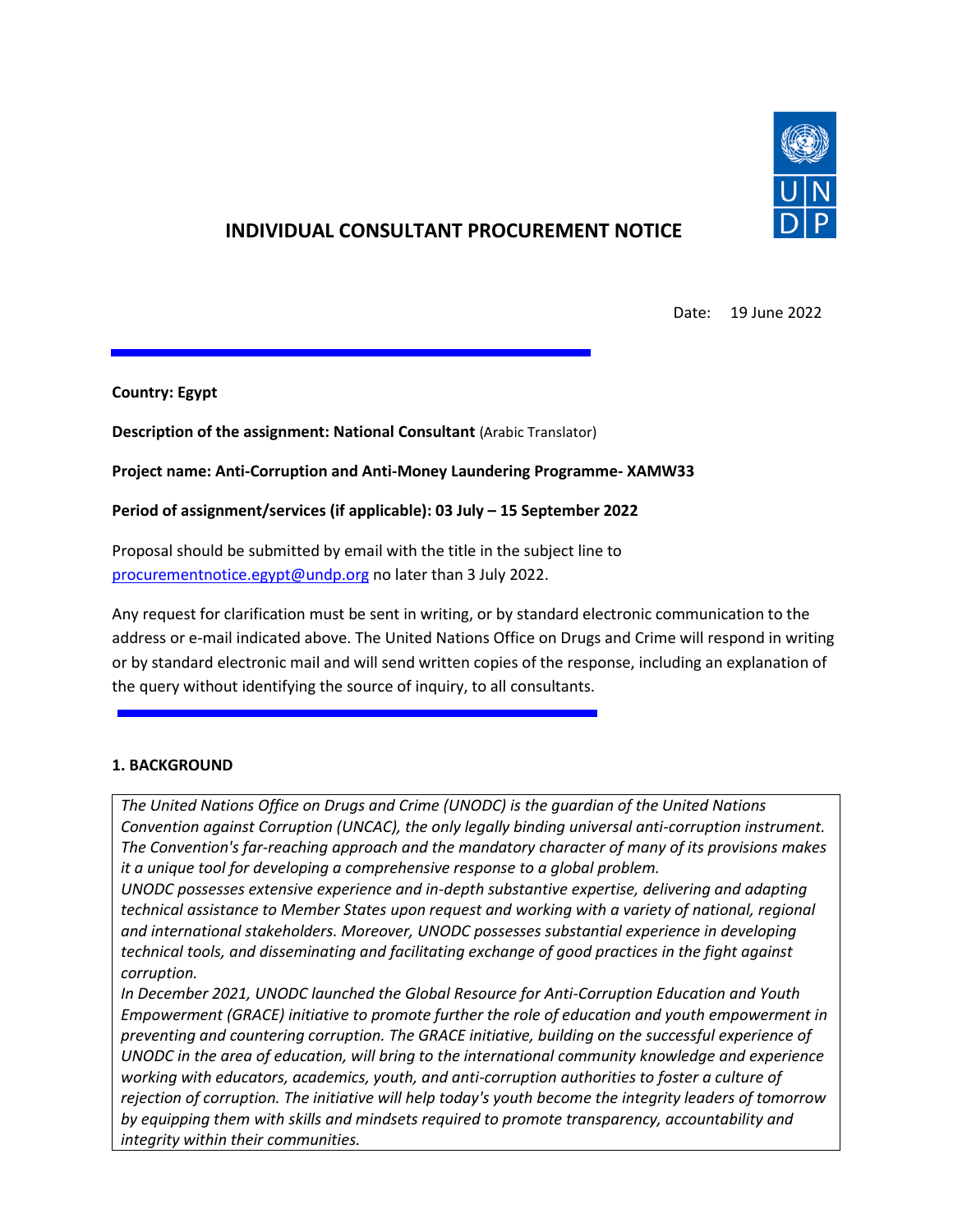*In this context, UNODC is seeking an individual contractor who will assist in translating the GRACE website and educational materials into Arabic.* 

### **2. SCOPE OF WORK, RESPONSIBILITIES AND DESCRIPTION OF THE PROPOSED ANALYTICAL WORK**

Under the overall supervision of the Anti-Corruption and Anti-Money Laundering Regional Programme Coordinator, the individual contractor will perform the following tasks:

- A. Translation of four (4) university modules on anti-corruption as follow:
	- Module 7 "Corruption and Human Rights" 17, 856 words
	- Module 8 "Corruption and Gender" 13,385 words
	- Module 9 "Corruption in Education" 11,107 words
	- Module 10 "Citizen Participation in Anti-Corruption Efforts" 14,132 words
- B. Translation of additional material for Anti-Corruption Education and Youth Empowerment (GRACE) initiative - approx. 20,000 words

At all times, the individual contractor shall provide to UNODC access to intermediate products under the individual contract arrangement.

The individual contractor will carry out the specific deliverables under the overall supervision of the Regional Programme Coordinator and in close consultation with and guidance of the relevant Programme (Anti-Corruption and Anti-Money Laundering Regional Programme). All expertise provided must be supported with related documentation, as well as a clear indication of sources/source materials. Plagiarism and unauthorized use of copyrighted materials will not be tolerated.

| <b>Deliverables</b>                                                                                                                               | <b>Working Days</b> | To be<br>accomplished<br>by (date) | Percentage of<br>Payment |
|---------------------------------------------------------------------------------------------------------------------------------------------------|---------------------|------------------------------------|--------------------------|
| Transcription of four modules on anti-<br>А.<br>corruption (approx. 56,480 words)                                                                 | 28                  | 30 July 2022                       | 75%                      |
| В.<br>Translation of additional Anti-Corruption<br><b>Education and Youth Empowerment</b><br>(GRACE) initiative material (approx<br>20,000 words) | 8                   | 15 Sept. 2022                      | 25%                      |
| <b>Total Working days</b>                                                                                                                         | 36                  | By end of<br>contract              | 100%                     |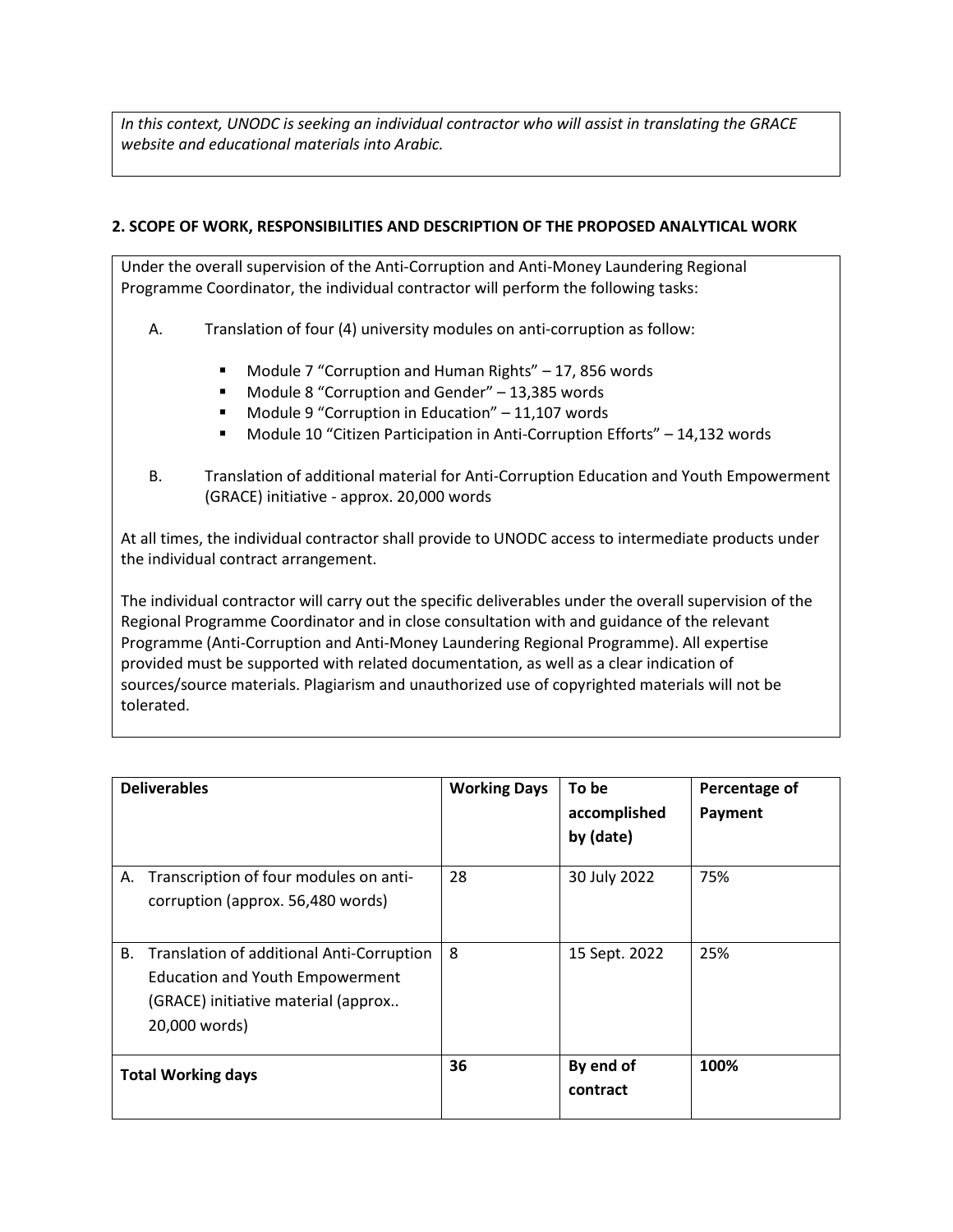#### **3. REQUIREMENTS FOR EXPERIENCE AND QUALIFICATIONS**

#### I. Academic Qualifications:

- Advanced university degree in translation and interpreting, linguistics, English or Arabic philology, journalism, English or Arabic language and literature, communications, law or related field is required.
- A first-level university degree in translation and interpreting, linguistics, English or Arabic philology, journalism, English or Arabic language and literature, communications, law in combination with additional 5 years of qualifying experience may be accepted in lieu of the advanced university degree.
- English and French are the working languages of the United Nations Secretariat. For this post, fluency in oral and written English and Arabic is required. Knowledge of another official United Nations language is an advantage.

#### II. Years of experience:

- At least 15 years of experience as a translator is required.
- Experience with UN editorial guidelines is required.
- Experience with translating for the UN, preferably on topics related to UNODC mandates is required.
- Evidence of prior professional translation experience is required.
- Previous experience in the field of criminal justice is required.

#### III. Competencies:

- Communications abilities, teamwork …
- Excellent writing skills in both Arabic and English (verbal and written);
- Good interpersonal skills and ability to establish and maintain effective partnership and working relations in a multi-cultural, multi-ethnic environment with sensitivity and respect for diversity and gender.
- Ability to plan own work, to use time efficiently. Ability to organize and implement activities and outputs. Ability to maintain focus and pay attention to necessary details.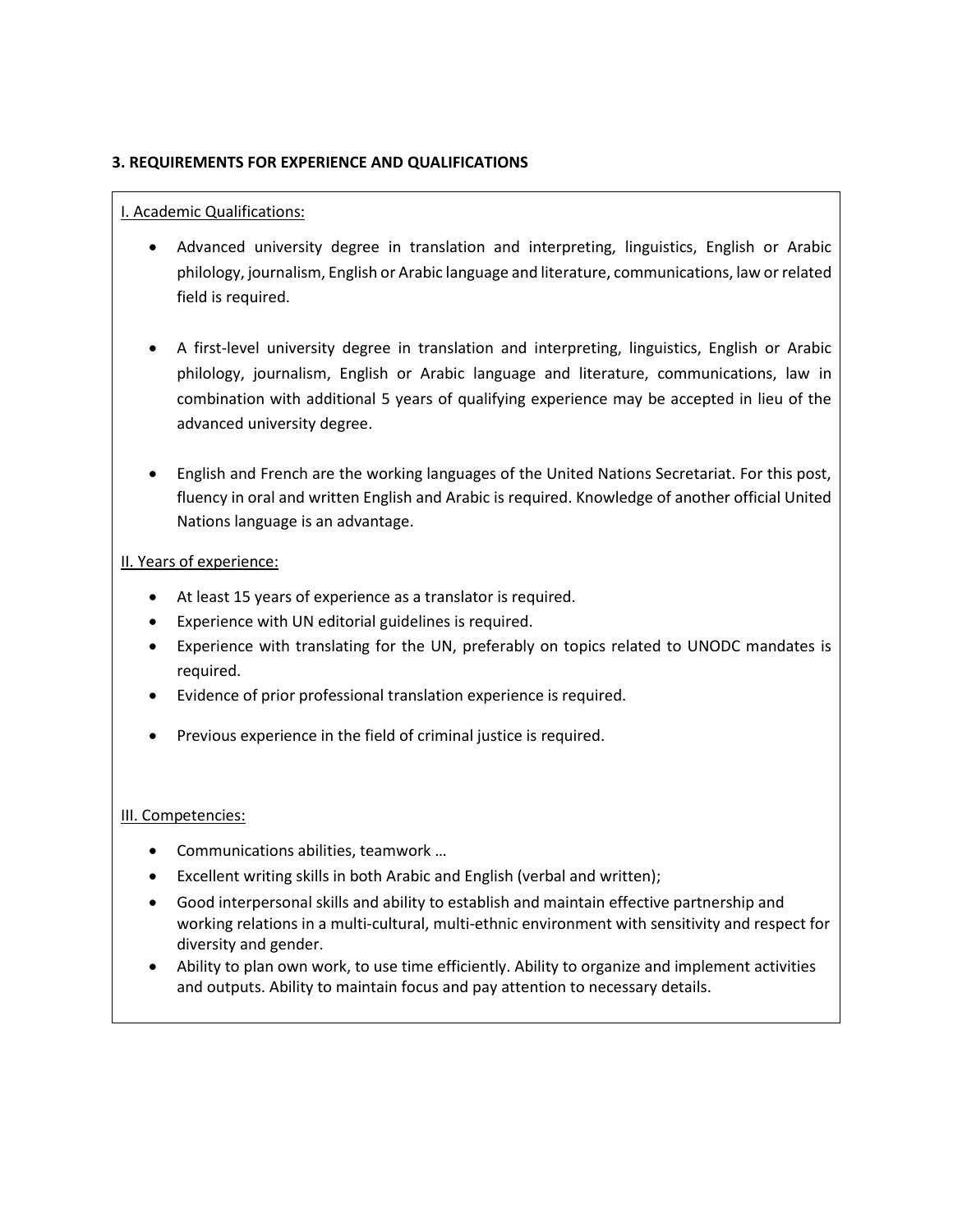### **4. DOCUMENTS TO BE INCLUDED WHEN SUBMITTING THE PROPOSALS.**

Interested individual consultants must submit the following documents/information to demonstrate their qualifications:

1. Proposal:

(i) Explaining why they are the most suitable for the work

(ii) Provide a brief methodology on how they will approach and conduct the work (if applicable)

2. Financial proposal

3. Personal CV including past experience in similar projects and at least 3 reference**s**

#### **5. FINANCIAL PROPOSAL**

- The financial proposal must include the total requested lump sum amount for the 36 working days and shall include a breakdown of this lump sum amount. Please note that the financial proposal shall be similar to the above-mentioned table of deliverables.
- Consultant should provide proof of medical insurance coverage with her/his offer and the offer should clarify whether the medical insurance will cover any medical expenses related to COVID19 or not. The financial offer received should state that the expenses of the medical insurance are included in the financial offer and that the UN/UNDP will not be held accountable for any claims/damage for a condition not covered under the medical insurance.
- P11 Form (dated and signed):
- A completed P11 form including three referees to be contacted for reference check.

### **6. EVALUATION**

Individual consultants will be evaluated based on the following methodology:

*1. Cumulative analysis* 

*When using this weighted scoring method, the award of the contract should be made to the individual consultant whose offer has been evaluated and determined as:*

*a) responsive/compliant/acceptable, and*

*b) Having received the highest score out of a pre-determined set of weighted technical and financial criteria specific to the solicitation.* 

*\* Technical Criteria weight; [70]*

*\* Financial Criteria weight; [30]*

*Only candidates obtaining a minimum of 49 points would be considered for the Financial Evaluation*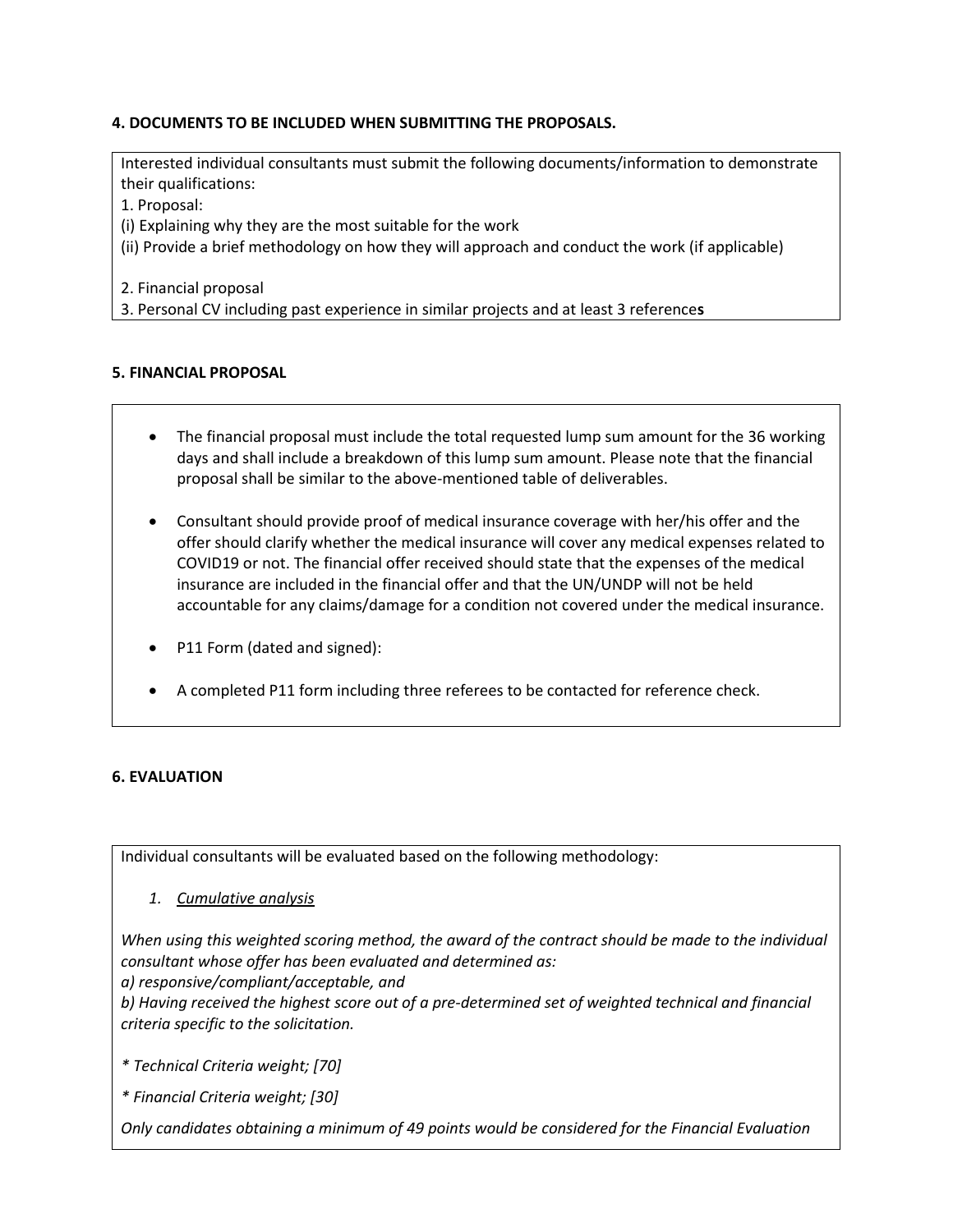| <b>Criteria</b>                                                                           | Weight | Max. Point |
|-------------------------------------------------------------------------------------------|--------|------------|
| <b>Financial Propsal</b>                                                                  | 70     | 70%        |
| Overall experience and qualification<br>$\bullet$                                         | 30     | 30%        |
| Previous experience in the field of Anti-<br>$\bullet$<br>corruption and Money laundering | 30     | 30%        |
| Experience in the United Nations and<br>$\bullet$<br><b>UNODC</b> context and topics      | 10     | 10%        |
| <b>Financial Proposal</b>                                                                 | 30     | 30%        |
| Total                                                                                     | 100    | 100%       |

# **ANNEX**

#### **ANNEX 1- INDIVIDUAL CONSULTANT GENERAL TERMS AND CONDITIONS**

#### **ANNEX 1**

### **INDIVIDUAL CONSULTANT GENERAL TERMS AND CONDITIONS**

**1. LEGAL STATUS**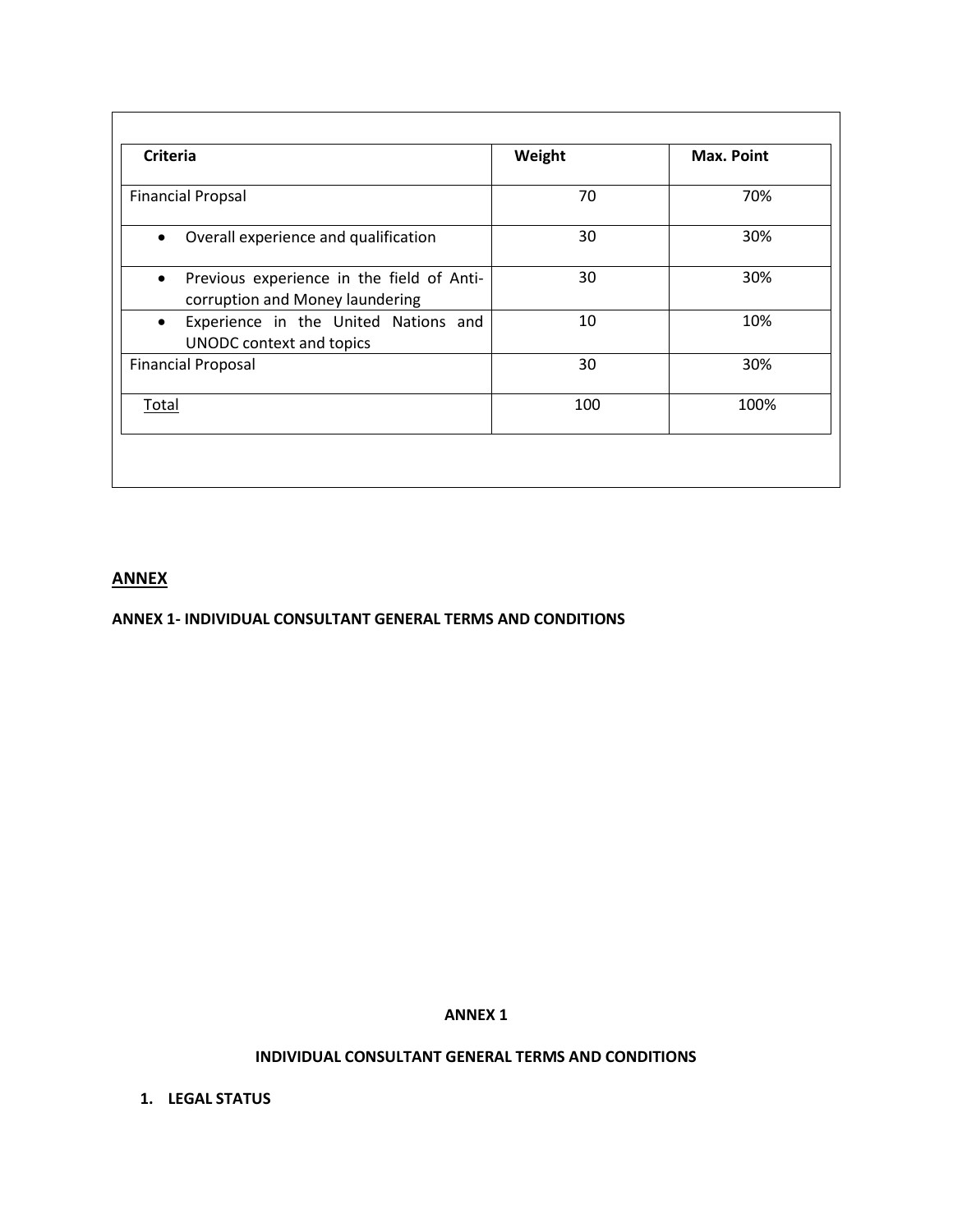The Individual contractor shall have the legal status of an independent contractor vis-à-vis the United Nations Development Programme (UNDP), and shall not be regarded, for any purposes, as being either a "staff member" of UNDP, under the UN' Staff Regulations and Rules, or an "official" of UNDP, for purposes of the Convention on the Privileges and Immunities of the United Nations, adopted by the General Assembly of the United Nations on 13 February 1946.Accordingly, nothing within or relating to the Individual Contract shall establish the relationship of employer and employee, or of principal and agent, between UNDP and the Individual contractor. The officials, representatives, employees or subcontractors of UNDP and of the Individual contractor, if any, shall not be considered in any respect as being the employees or agents of the other, and UNDP and the Individual contractor shall be solely responsible for all claims arising out of or relating to its engagement of such persons or entities.

### **2. STANDARDS OF CONDUCT**

In General: The Individual contractor shall neither seek nor accept instructions from any authority external to UNDP in connection with the performance of its obligations under the Individual Contract. Should any authority external to UNDP seek to impose any instructions on the Individual Contract regarding the Individual contractor's performance under the Individual Contract, the Individual contractor shall promptly

notify UNDP and shall provide all reasonable assistance required by UNDP. The Individual contractor shall not take any action in respect of its performance of the Individual Contract or otherwise related to its obligations under the Individual Contract that may adversely affect the interests of UNDP, and the Individual contractor shall perform its obligations under the Individual Contract with the fullest regard to the interests of UNDP. The Individual contractor warrants that it has not and shall not offer any direct or indirect benefit arising from or related to the performance of the Individual Contract or the award thereof to any representative, official, employee or other agent of UNDP. The Individual contractor shall comply with all laws, ordinances, rules and regulations bearing upon the performance of its obligations under the Individual Contract. In the performance of the Individual Contract the Individual contractor shall comply with the standards of conduct set in the Secretary General's Bulletin ST/SGB/2002/9 of 18 June 2002, entitled "Regulations Governing the Status, Basic Rights and Duties of Officials other than Secretariat Officials, and Expert on Mission".

The individual contractor must comply with all Security Directives issued by UNDP. Failure to comply with such security directives is grounds for termination of the Individual contractor for cause. Prohibition of Sexual Exploitation and Abuse: In the performance of the Individual Contract, the Individual contractor shall comply with the standards of conduct set forth in the Secretary-General's bulletin ST/SGB/2003/13 of 9 October 2003, concerning "Special measures for protection from sexual exploitation and sexual abuse". In particular, the Individual contractor shall not engage in any conduct that would constitute sexual exploitation or sexual abuse, as defined in that bulletin. The Individual contractor acknowledges and agrees that any breach of any of the provisions hereof shall constitute a breach of an essential term of the Individual Contract, and, in addition to any other legal rights or remedies available to any person, shall give rise to grounds for termination of the Individual Contract. In addition, nothing herein shall limit the right of UNDP to refer any alleged breach of the foregoing standards of conduct to the relevant national authorities for appropriate legal action.

### **3. TITLE RIGHTS, COPYRIGHTS, PATENTS AND OTHER PROPRIETARY RIGHTS**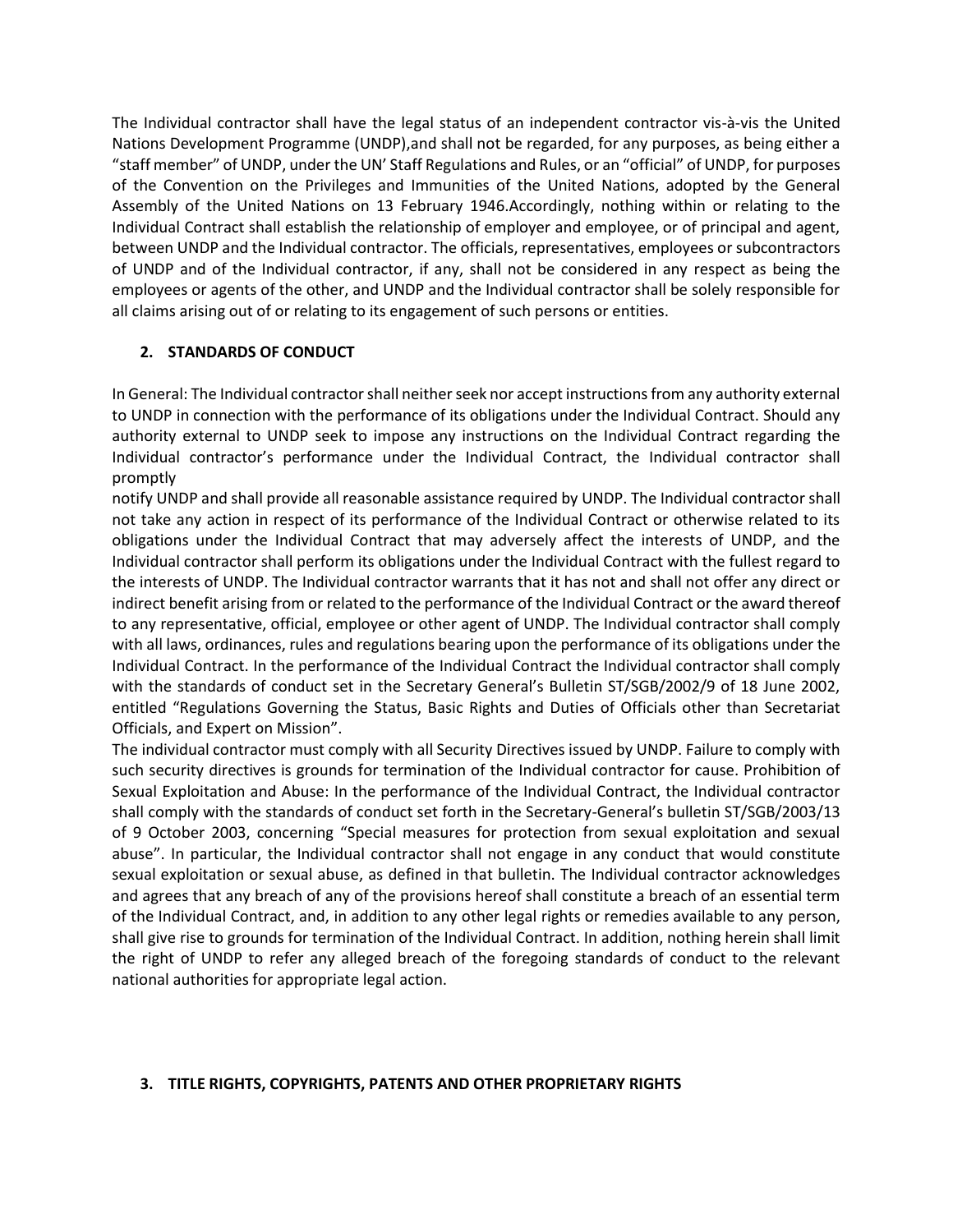Title to any equipment and supplies that may be furnished by UNDP to the Individual contractor for the performance of any obligations under the Individual Contract shall rest with UNDP, and any such equipment shall be returned to UNDP at the conclusion of the Individual Contract or when no longer needed by the Individual contractor. Such equipment, when returned to UNDP, shall be in the same condition as when delivered to the Individual contractor, subject to normal wear and tear, and the Individual contractor shall be liable to compensate UNDP for any damage or degradation of the equipment that is beyond normal wear and tear. UNDP shall be entitled to all intellectual property and other proprietary rights, including, but not limited to, patents, copyrights and trademarks, with regard to products, processes, inventions, ideas, know-how or documents and other materials which the Individual contractor has developed for UNDP under the Individual Contract and which bear a direct relation to or are produced or prepared or collected in consequence of, or during the course of, the performance of the Individual Contract, and the Individual contractor acknowledges and agrees that such products, documents and other materials constitute works made for hire for UNDP. However, to the extent that any such intellectual property or other proprietary rights consist of any intellectual property or other proprietary rights of the Individual contractor: (a) that pre-existed the performance by the Individual contractor of its obligations under the Individual Contract, or (b) that the Individual contractor may develop or acquire, or may have developed or acquired, independently of the performance of its obligations under the Individual Contract, UNDP does not and shall not claim any ownership interest thereto, and the Individual contractor grants to UNDP a perpetual licence to use such intellectual property or other proprietary right solely for the purposes of and in accordance with the requirements of the Contract. At the request of UNDP, the Individual contractor shall take all necessary steps, execute all necessary documents and generally assist in securing such proprietary rights and transferring or licensing them to UNDP in compliance with the requirements of the applicable law and of the Individual Contract. Subject to the foregoing provisions, all maps, drawings, photographs, mosaics, plans, reports, estimates, recommendations, documents and all other data compiled by or received by the Individual contractor under the Individual Contract shall be the property of UNDP, shall be made available for use or inspection by UNDP at reasonable times and in reasonable places, shall be treated as confidential and shall be delivered only to UNDP authorized officials on completion of work under the Individual Contract.

#### **4. CONFIDENTIAL NATURE OF DOCUMENTS AND INFORMATION**

Information and data that are considered proprietary by either UNDP or the Individual contractor or that are delivered or disclosed by one of them ("Discloser") to the other ("Recipient") during the course of performance of the Individual Contract, and that are designated as confidential ("Information"), shall be held in confidence and shall be handled as follows. The Recipient of such Information shall use the same care and discretion to avoid disclosure, publication or dissemination of the Discloser's Information as it uses with its own similar information that it does not wish to disclose, publish or disseminate, and the Recipient may otherwise use the Discloser's Information solely for the purpose for which it was disclosed. The Recipient may disclose confidential Information to any other party with the Discloser's prior written consent, as well as to the Recipient's employees, officials, representatives and agents who have a need to know such confidential Information solely for purposes of performing obligations under the Individual Contract. Subject to and without any waiver of the privileges and immunities of UNDP, the Individual contractor may disclose Information to the extent required by law, provided that the Individual contractor will give UNDP sufficient prior notice of a request for the disclosure of Information in order to allow UNDP to have a reasonable opportunity to take protective measures or such other action as may be appropriate before any such disclosure is made. UNDP may disclose Information to the extent as required pursuant to the Charter of the United Nations, resolutions or regulations of the General Assembly or its other governing bodies, or rules promulgated by the Secretary-General.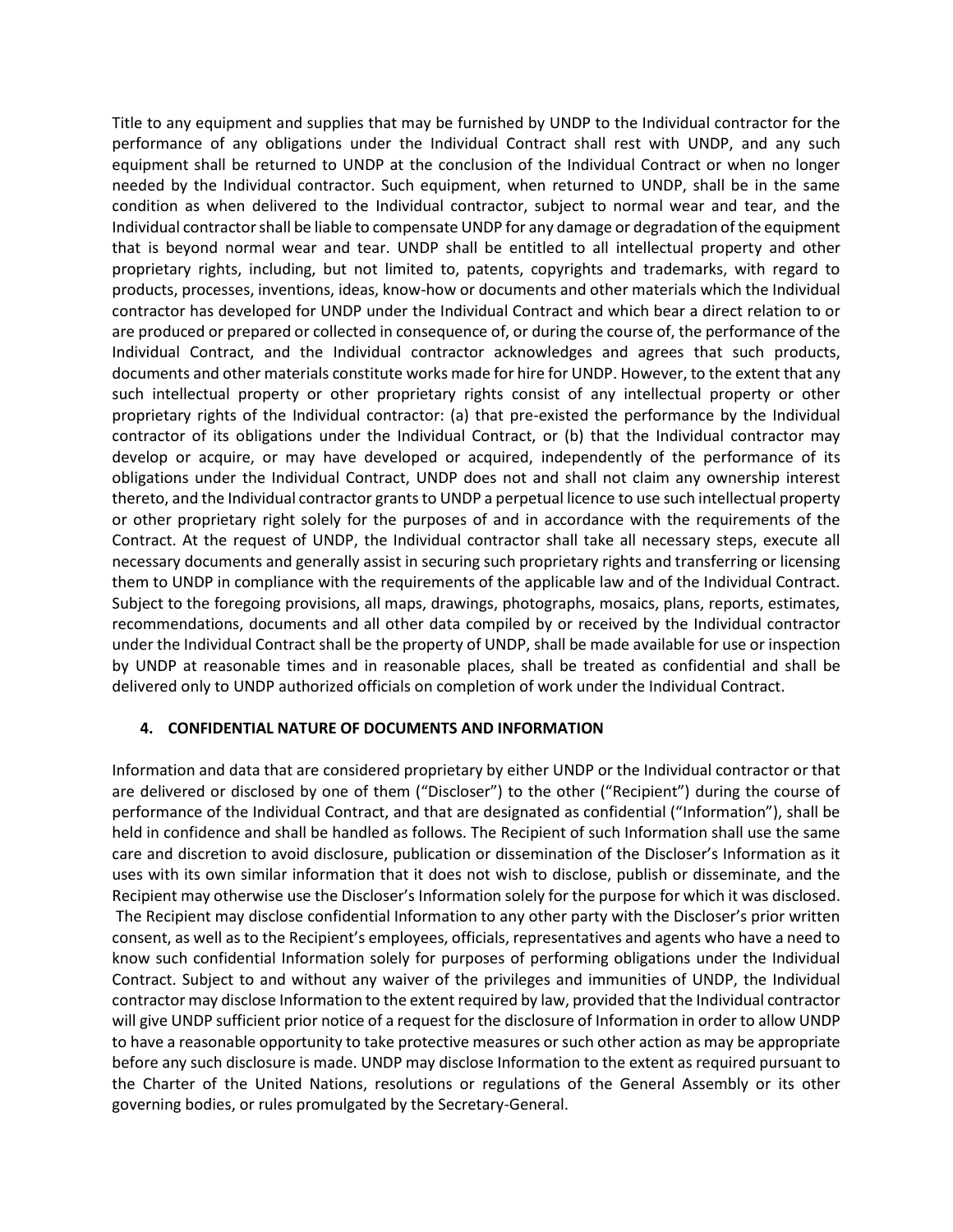The Recipient shall not be precluded from disclosing Information that is obtained by the Recipient from a third party without restriction, is disclosed by the Discloser to a third party without any obligation of confidentiality, is previously known by the Recipient, or at any time is developed by the Recipient completely independently of any disclosures hereunder. These obligations and restrictions of confidentiality shall be effective during the term of the Individual Contract, including any extension thereof, and, unless otherwise provided in the Individual Contract, shall remain effective following any termination of the Individual Contract.

### **5. TRAVEL, MEDICAL CLEARANCE, AND SERVICE INCURRED DEATH, INJURY OR ILLNESS.**

If the Individual contractor is required by UNDP to travel beyond commuting distance from the Individual contractor's usual place of residence, and upon prior written agreement, such travel shall be at the expense of UNDP . Such travel shall be at economy care when by air. UNDP may require the Individual contractor to submit a Statement of Good Health from a recognized physician prior to commencement of work in any offices or premises of UNDP or before engaging in any travel required by UNDP or connected with the performance of the Individual Contract. The Individual contractor shall provide such a Statement of Good Health as soon as practicable following such request, and prior to engaging in any such travel, and the Individual contractor warrants the accuracy of any such Statement, including, but not limited to, confirmation that the Individual contractor has been fully informed regarding the requirements for inoculations for the country or countries to which travel may be authorized.

In the event of the death, injury or illness of the Individual contractor which is attributable to the performance of services on behalf of UNDP under the terms of the Individual Contract while the Individual contractor is traveling at UNDP expense or is performing any services under the Individual Contract in any offices or premises of UNDP, the Individual contractor or the Individual contractor's dependants, as appropriate, shall be entitled to compensation equivalent to that provided under the UNDP insurance policy, available upon request.

### **6. PROHIBITION ON ASSIGNMENT; MODIFICATIONS**

The Individual contractor may not assign, delegate, transfer, pledge or make any other disposition of the Individual Contract, of any part thereof, or of any of the rights, claims or obligations under the Individual Contract except with the prior written authorization of UNDP, and any attempt to do so shall be null and void. The terms or conditions of any supplemental undertakings, licences or other forms of Individual Contract concerning any goods or services to be provided under the Individual Contract shall not be valid and enforceable against UNDP nor in any way shall constitute an Individual Contract by UNDP thereto, unless any such undertakings, licences or other forms of Individual Contract are the subject of a valid written undertaking by UNDP. No modification or change in the Individual Contract shall be valid and enforceable against UNDP unless provided by means of a valid written amendment to the Individual Contract signed by the Individual contractor and an authorized official or appropriate contracting authority of UNDP.

## **7. SUBCONTRACTORS**

In the event that the Individual contractor requires the services of subcontractors to perform any obligations under the Individual Contract, the Individual contractor shall obtain the prior written approval of UNDP for any such subcontractors. UNDP may, in its sole discretion, reject any proposed subcontractor or require such subcontractor's removal without having to give any justification therefore, and such rejection shall not entitle the Individual contractor to claim any delays in the performance, or to assert any excuses for the non-performance, of any of its obligations under the Individual Contract. The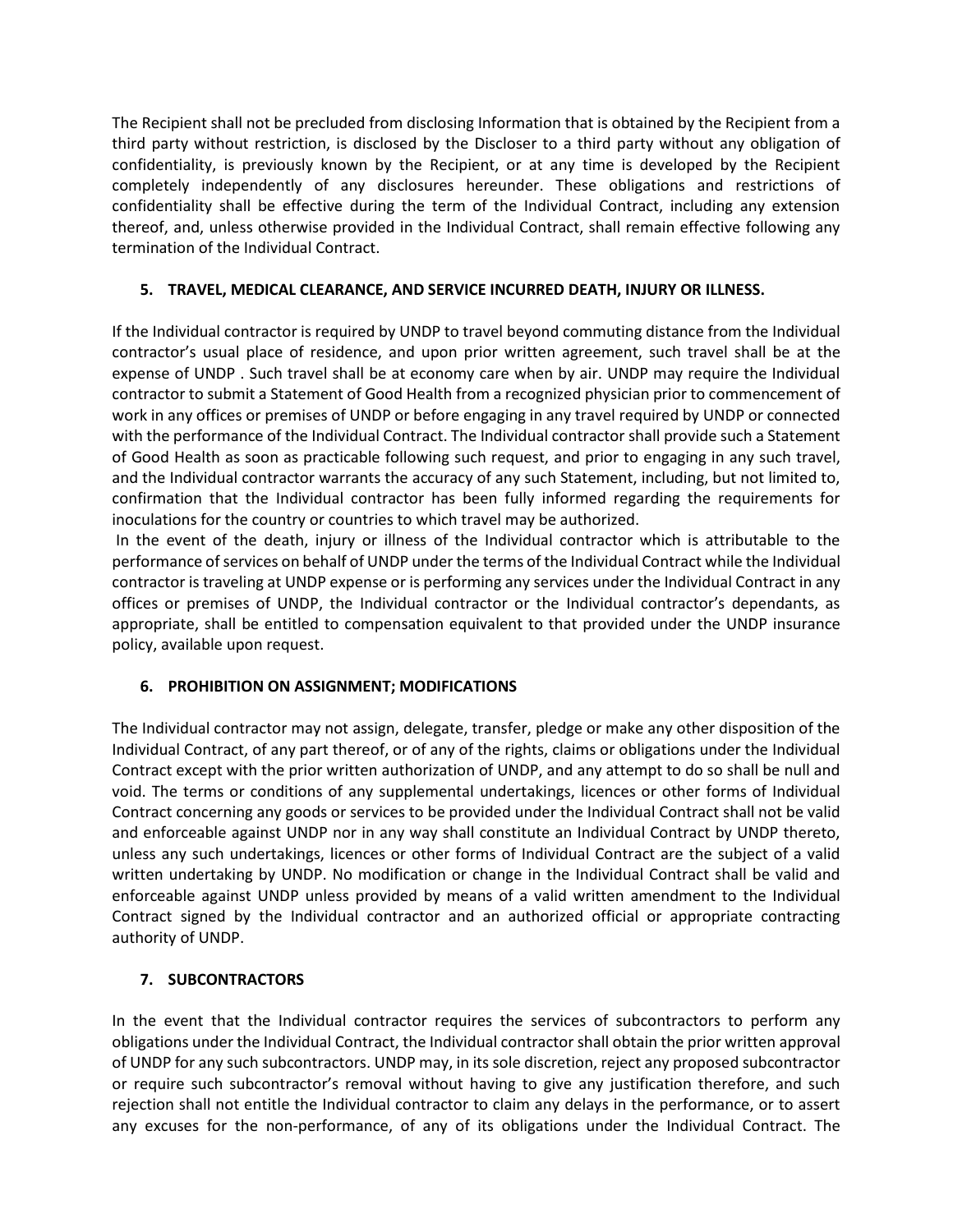Individual contractor shall be solely responsible for all services and obligations performed by its subcontractors. The terms of any subcontract shall be subject to, and shall be construed in a manner that is fully in accordance with, all of the terms and conditions of the Individual Contract.

### **8. USE OF NAME, EMBLEM OR OFFICIAL SEAL OF THE UNITED NATIONS**

The Individual contractor shall not advertise or otherwise make public for purposes of commercial advantage or goodwill that it has a contractual relationship with UNDP, nor shall the Individual contractor, in any manner whatsoever, use the name, emblem or official seal of UNDP, or any abbreviation of the name of UNDP, in connection with its business or otherwise without the written permission of UNDP.

### **9. INDEMNIFICATION**

The Individual contractor shall indemnify, defend, and hold and save harmless UNDP, and its officials, agents and employees, from and against all suits, proceedings, claims, demands, losses and liability of any kind or nature, including, but not limited to, all litigation costs and expenses, attorney's fees, settlement payments and damages, based on, arising from, or relating to: (a) allegations or claims that the use by UNDP of any patented device, any copyrighted material or any other goods or services provided to UNDP for its use under the terms of the Individual Contract, in whole or in part, separately or in combination, constitutes an infringement of any patent, copyright, trademark or other intellectual property right of any third party; or (b) any acts or omissions of the Individual contractor , or of any subcontractor or anyone directly or indirectly employed by them in the performance of the Individual Contract, which give rise to legal liability to anyone not a party to the Individual Contract, including, without limitation, claims and liability in the nature of a claim for workers' compensation.

### **10. INSURANCE**

The Individual contractor shall pay UNDP promptly for all loss, destruction or damage to the property of UNDP caused by the Individual contractor, or of any subcontractor, or anyone directly or indirectly employed by them in the performance of the Individual Contract. The individual contractor shall be solely responsible for taking out and for maintaining adequate insurance required to meet any of its obligations under the Individual Contract, as well as for arranging, at the Individual contractor 's sole expense, such life, health and other forms of insurance as the Individual contractor may consider to be appropriate to cover the period during which the Individual contractor provides services under the Individual Contract. The Individual contractor acknowledges and agrees that none of the insurance arrangements the Individual contractor may make shall, in any way, be construed to limit the Individual contractor's liability arising under or relating to the Individual Contract.

### **11. ENCUMBRANCES AND LIENS**

The Individual contractor shall not cause or permit any lien, attachment or other encumbrance by any person to be placed on file or to remain on file in any public office or on file with UNDP against any monies due to the Individual contractor or to become due for any work donor or against any goods supplied or materials furnished under the Individual Contract, or by reason of any other claim or demand against the Individual contractor.

### **12. FORCE MAJEURE; OTHER CHANGES IN CONDITIONS**

In the event of and as soon as possible after the occurrence of any cause constituting force majeure, the Individual contractor shall give notice and full particulars in writing to UNDP of such occurrence or cause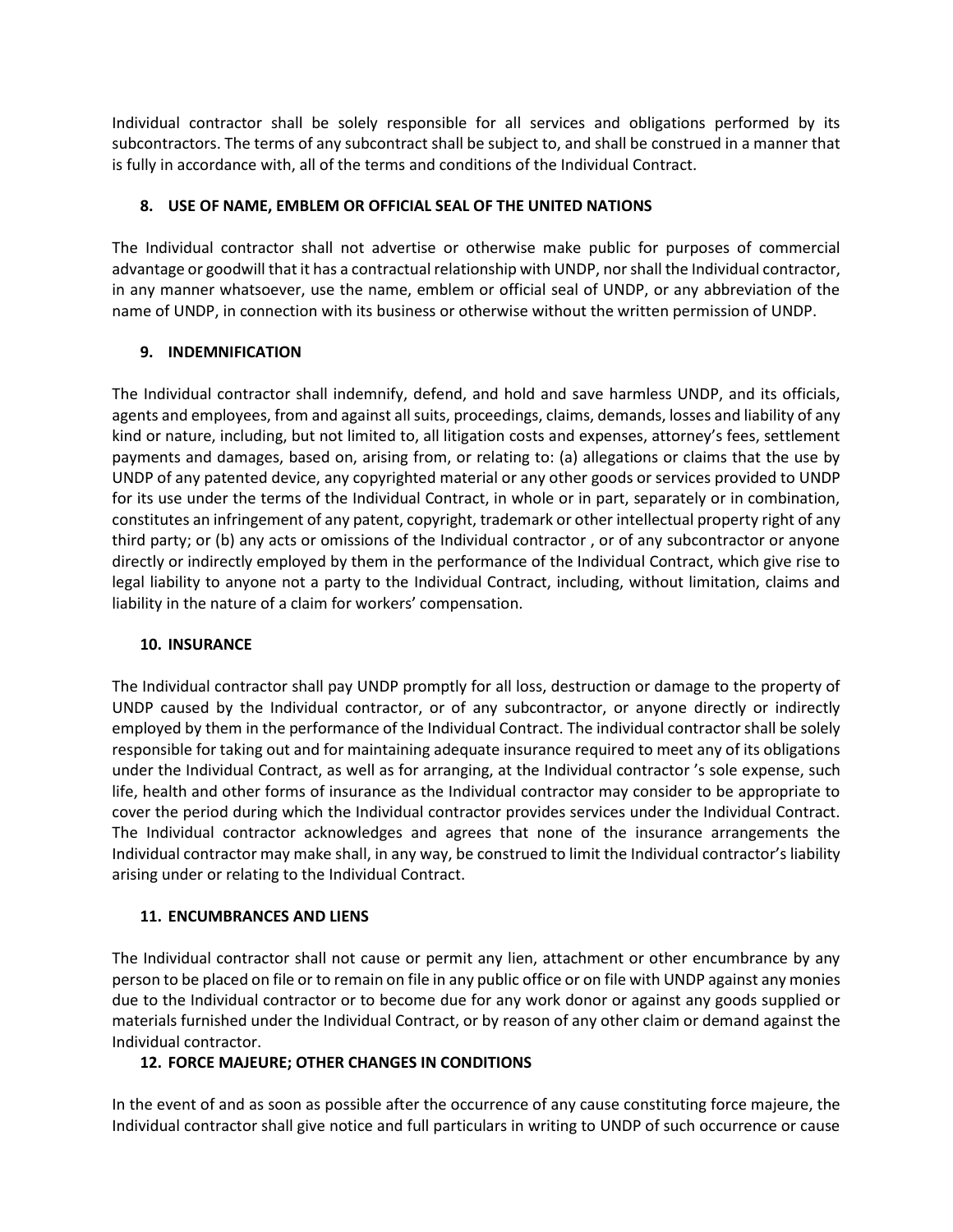if the Individual contractor is thereby rendered unable, wholly or in part, to perform its obligations and meet its responsibilities under the Individual Contract. The Individual contractor shall also notify UNDP of any other changes in conditions or the occurrence of any event, which interferes or threatens to interfere with its performance of the Individual Contract. Not more than fifteen (15) days following the provision of such notice of force majeure or other changes in conditions or occurrence, the Individual contractor shall also submit a statement to UNDP of estimated expenditures that will likely be incurred for the duration of the change in conditions or the event. On receipt of the notice or notices required hereunder, UNDP shall take such action as it considers, in its sole discretion, to be appropriate or necessary in the circumstances, including the granting to the Individual contractor of a reasonable extension of time in which to perform any obligations under the Individual Contract.

If the Individual contractor is rendered permanently unable, wholly or in part, by reason of force majeure to perform its obligations and meet its responsibilities under the Individual Contract, UNDP shall have the right to suspend or terminate the Individual Contract on the same terms and conditions as are provided for below, under "Termination", except that the period of notice shall be five (5) days instead of any other period of notice. In any case, UNDP shall be entitled to consider the Individual contractor permanently unable to perform its obligations under the Individual Contract in the case of the Individual contractor's suffering any period of suspension in excess of thirty (30) days. Force majeure as used herein means any unforeseeable and irresistible act of nature, any act of war (whether declared or not), invasion, revolution, insurrection, or any other acts of a similar nature or force, provided that such acts arise from causes beyond the control and without the fault or negligence of the Individual contractor. The Individual contractor acknowledges and agrees that, with respect to any obligations under the Individual Contract that the Individual contractor must perform in or for any areas in which UNDP is engaged in, preparing to engage in, or disengaging from any peacekeeping, humanitarian or similar operations, any delay or failure to perform such obligations arising from or relating to harsh conditions within such areas or to any incidents of civil unrest occurring in such areas shall not, in and of itself, constitute force majeure under the Individual Contract.

#### **13. TERMINATION**

Either party may terminate the Individual Contract, in whole or in part, upon giving written notice to the other party. The period of notice shall be five (5) days in the case of Individual Contracts for a total period of less than two (2) months and fourteen (14) days in the case of contracts for a longer period. The initiation of conciliation or arbitral proceedings, as provided below, shall not be deemed to be a "cause" for or otherwise to be in itself a termination of the Individual Contract.

UNDP may, without prejudice to any other right or remedy available to it, terminate the Individual Contract forthwith in the event that: (a) the Individual contractor is adjudged bankrupt, or is liquidated, or becomes insolvent, applies for moratorium or stay on any payment or repayment obligations, or applies to be declared insolvent; (b) the Individual contractor is granted a moratorium or a stay or is declared insolvent; the Individual contractor makes an assignment for the benefit of one or more of its creditors; (c) a Receiver is appointed on account of the insolvency of the Individual contractor ; (d) the Individual contractor offers a settlement in lieu of bankruptcy or receivership; or (e) UNDP reasonably determines that the Individual contractor has become subject to a materially adverse change in its financial condition that threatens to endanger or otherwise substantially affect the ability of the Individual contractor to perform any of its obligations under the Individual Contract.

In the event of any termination of the Individual Contract, upon receipt of notice of termination by UNDP, the Individual contractor shall, except as may be directed by UNDP in the notice of termination or otherwise in writing: (a) take immediate steps to bring the performance of any obligations under the Individual Contract to a close in a prompt and orderly manner, and in doing so, reduce expenses to a minimum; (b) refrain from undertaking any further or additional commitments under the Individual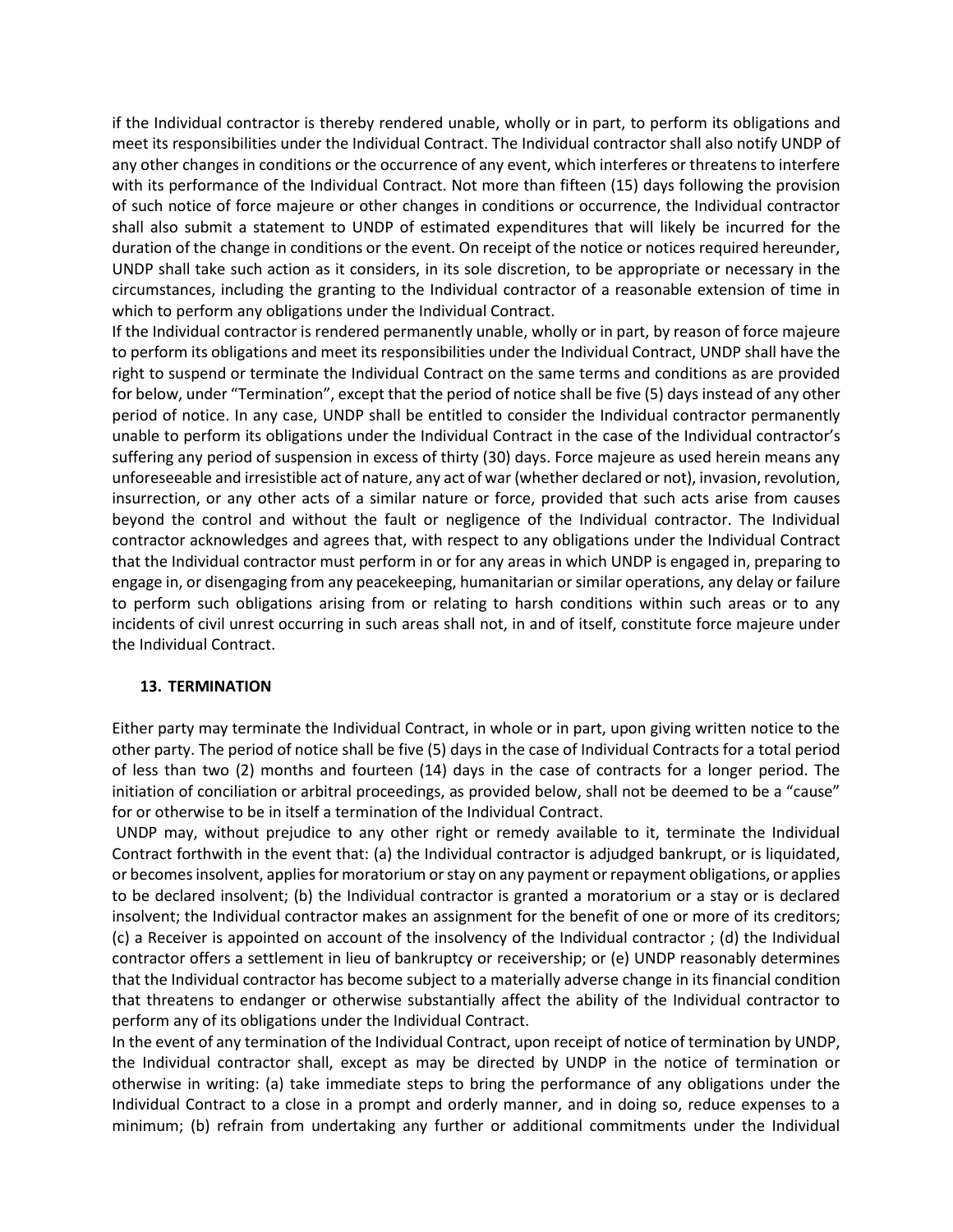Contract as of and following the date of receipt of such notice; (c) deliver all completed or partially completed plans, drawings, information and other property that, if the Individual Contract had been completed, would be required to be furnished to UNDP thereunder; (d) complete performance of the work not terminated; and (e) take any other action that may be necessary, or that UNDP may direct in writing, for the protection and preservation of any property, whether tangible or intangible, related to the Individual Contract that is in the possession of the Individual contractor and in which UNDP has or may be reasonably expected to acquire an interest.

In the event of any termination of the Individual Contract, UNDP shall only be liable to pay the Individual contractor compensation on a pro rata basis for no more than the actual amount of work performed to the satisfaction of UNDP in accordance with the requirements of the Individual Contract. Additional costs incurred by UNDP resulting from the termination of the Individual Contract by the Individual contractor may be withheld from any amount otherwise due to the Individual contractor from UNDP.

#### **14. NON-EXCLUSIVITY**

UNDP shall have no obligation respecting, and no limitations on, its right to obtain goods of the same kind, quality and quantity, or to obtain any services of the kind described in the Individual Contract, from any other source at any time.

#### **15. TAXATION**

Article II, section 7, of the Convention on the Privileges and Immunities of the United Nations provides, inter alia, that the United Nations, including its subsidiary organs, is exempt from all direct taxes, except charges for public utility services, and is exempt from customs restrictions, duties and charges of a similar nature in respect of articles imported or exported for its official use. In the event any governmental authority refuses to recognize the exemptions of the United Nations from such taxes, restrictions, duties or charges, the Individual contractor shall immediately consult with UNDP to determine a mutually acceptable procedure. UNDP shall have no liability for taxes, duties or other similar charges payable by the Individual contractor in respect of any amounts paid to the Individual contractor under this Individual Contract, and the Individual contractor acknowledges that UNDP will not issue any statements of earnings to the Individual contractor in respect of any such payments.

#### **16. AUDIT AND INVESTIGATION**

Each invoice paid by UNDP shall be subject to a post-payment audit by auditors, whether internal or external, of UNDP or by other authorized and qualified agents of UNDP at any time during the term of the Individual Contract and for a period of two (2) years following the expiration or prior termination of the Individual Contract. UNDP shall be entitled to a refund from the Individual contractor for any amounts shown by such audits to have been paid by UNDP other than in accordance with the terms and conditions of the Individual Contract.

The Individual contractor acknowledges and agrees that, from time to time, UNDP may conduct investigations relating to any aspect of the Individual Contract or the award thereof, the obligations performed under the Individual Contract, and the operations of the Individual contractor generally relating to performance of the Individual Contract. The right of UNDP to conduct an investigation and the Individual

contractor's obligation to comply with such an investigation shall not lapse upon expiration or prior termination of the Individual Contract. The Individual contractor shall provide its full and timely cooperation with any such inspections, post-payment audits or investigations. Such cooperation shall include, but shall not be limited to, the Individual contractor's obligation to make available its personnel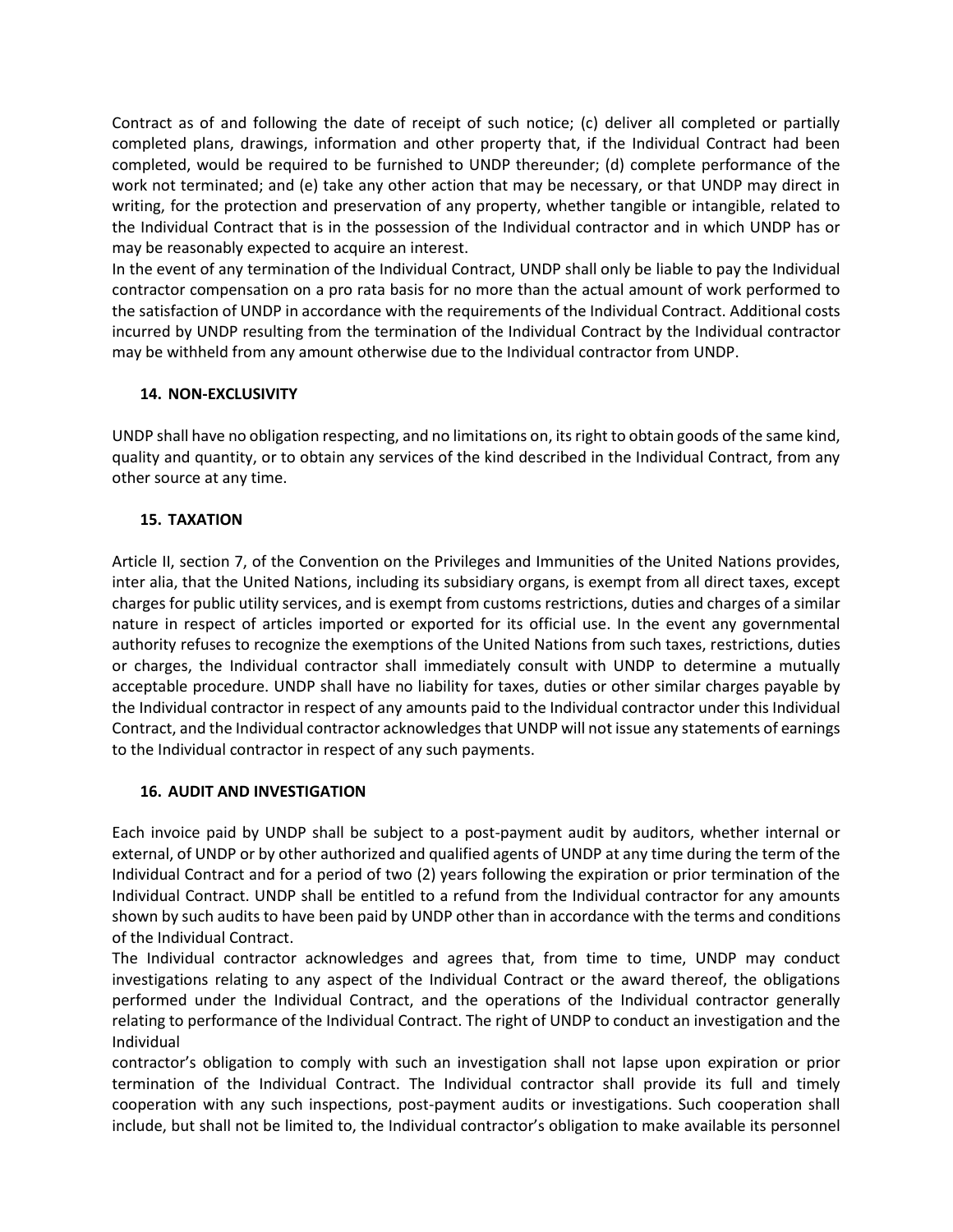and any relevant documentation for such purposes at reasonable times and on reasonable conditions and to grant to UNDP access to the Individual contractor's premises at reasonable times and on reasonable conditions in connection with such access to the Individual contractor's personnel and relevant documentation. The Individual contractor shall require its agents, including, but not limited to, the Individual contractor's attorneys, accountants or other advisers, to reasonably cooperate with any inspections, post-payment audits or investigations carried out by UNDP hereunder.

### **17. SETTLEMENT OF DISPUTES**

Amicable Settlement: UNDP and the Individual contractor shall use their best efforts to amicably settle any dispute, controversy or claim arising out of the Individual Contract or the breach, termination or invalidity thereof. Where the parties wish to seek such an amicable settlement through conciliation, the conciliation shall take place in accordance with the Conciliation Rules then obtaining of the United Nations Commission

on International Trade Law ("UNCITRAL"), or according to such other procedure as may be agreed between the parties in writing.

Arbitration: Any dispute, controversy or claim between the parties arising out of the Individual Contract, or the breach, termination, or invalidity thereof, unless settled amicably, as provided above, shall be referred by either of the parties to arbitration in accordance with the UNCITRAL Arbitration Rules then obtaining. The decisions of the arbitral tribunal shall be based on general principles of international commercial law. For all evidentiary questions, the arbitral tribunal shall be guided by the Supplementary Rules Governing the Presentation and Reception of Evidence in International Commercial Arbitration of the International Bar Association, 28 May 1983 edition. The arbitral tribunal shall be empowered to order the return or destruction of goods or any property, whether tangible or intangible, or of any confidential information provided under the Individual Contract, order the termination of the Individual Contract, or order that any other protective measures be taken with respect to the goods, services or any other property, whether tangible or intangible, or of any confidential information provided under the Individual Contract, as appropriate, all in accordance with the authority of the arbitral tribunal pursuant to Article 26 ("Interim Measures of Protection") and Article 32 ("Form and Effect of the Award") of the UNCITRAL Arbitration Rules. The arbitral tribunal shall have no authority to award punitive damages. In addition, unless otherwise expressly provided in the Individual Contract, the arbitral tribunal shall have no authority to award interest in excess of the London Inter-Bank Offered Rate ("LIBOR") then prevailing, and any such interest shall be simple interest only. The parties shall be bound by any arbitration award rendered as a result of such arbitration as the final adjudication of any such dispute, controversy or claim.

#### **18. LIMITATION ON ACTIONS**

Except with respect to any indemnification obligations in Article 7, above, or as are otherwise set forth in the Individual Contract, any arbitral proceedings in accordance with Article 17 above, arising out of the Individual Contract must be commenced within three years after the cause of action has accrued. The Parties further acknowledge and agree that, for these purposes, a cause of action shall accrue when the breach actually occurs, or, in the case of latent defects, when the injured Party knew or should have known all of the essential elements of the cause of action, or in the case of a breach of warranty, when tender of delivery is made, except that, if a warranty extends to future performance of the goods or any process or system and the discovery of the breach consequently must await the time when such goods or other process or system is ready to perform in accordance with the requirements of the Individual Contract, the cause of action accrues when such time of future performance actually begins.